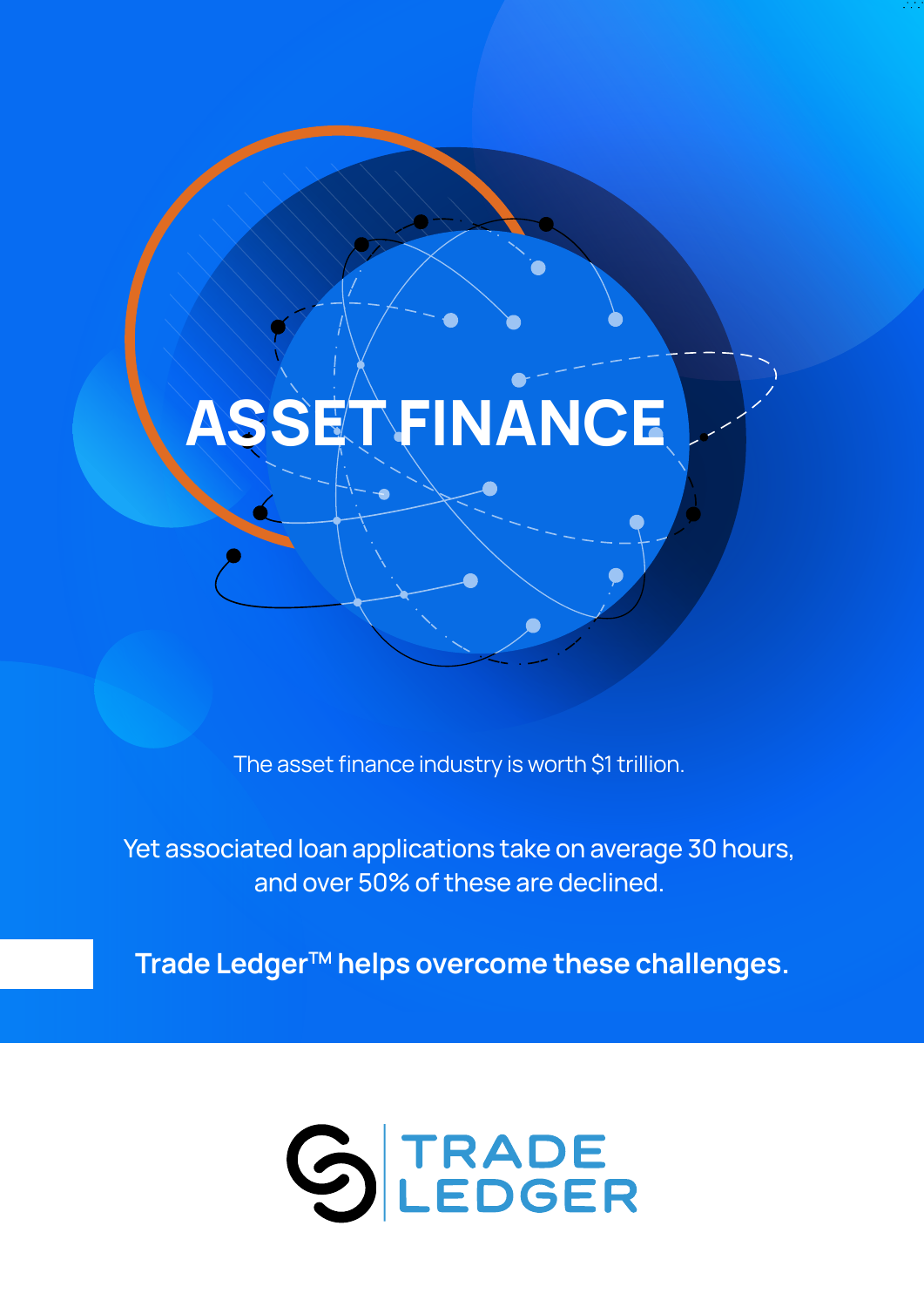## **Overcome complexity, offer real value**

Trade Ledger's **lending platform** has been purpose built to support asset finance providers. Offering a modern digital interface for your customers, brokers and introducers, it also enables front, middle and back-office staff to originate and manage specialist hire purchase and equipment finance loans at scale.

Sitting on Trade Ledger's ground-breaking Lending-as-a-Service platform, our **Asset Finance** solution offers the ultimate in enhanced features to control, support and enhance the end-to-end lending experience, whilst providing you with a real-time view of your customer's risk profile.



**EDGER**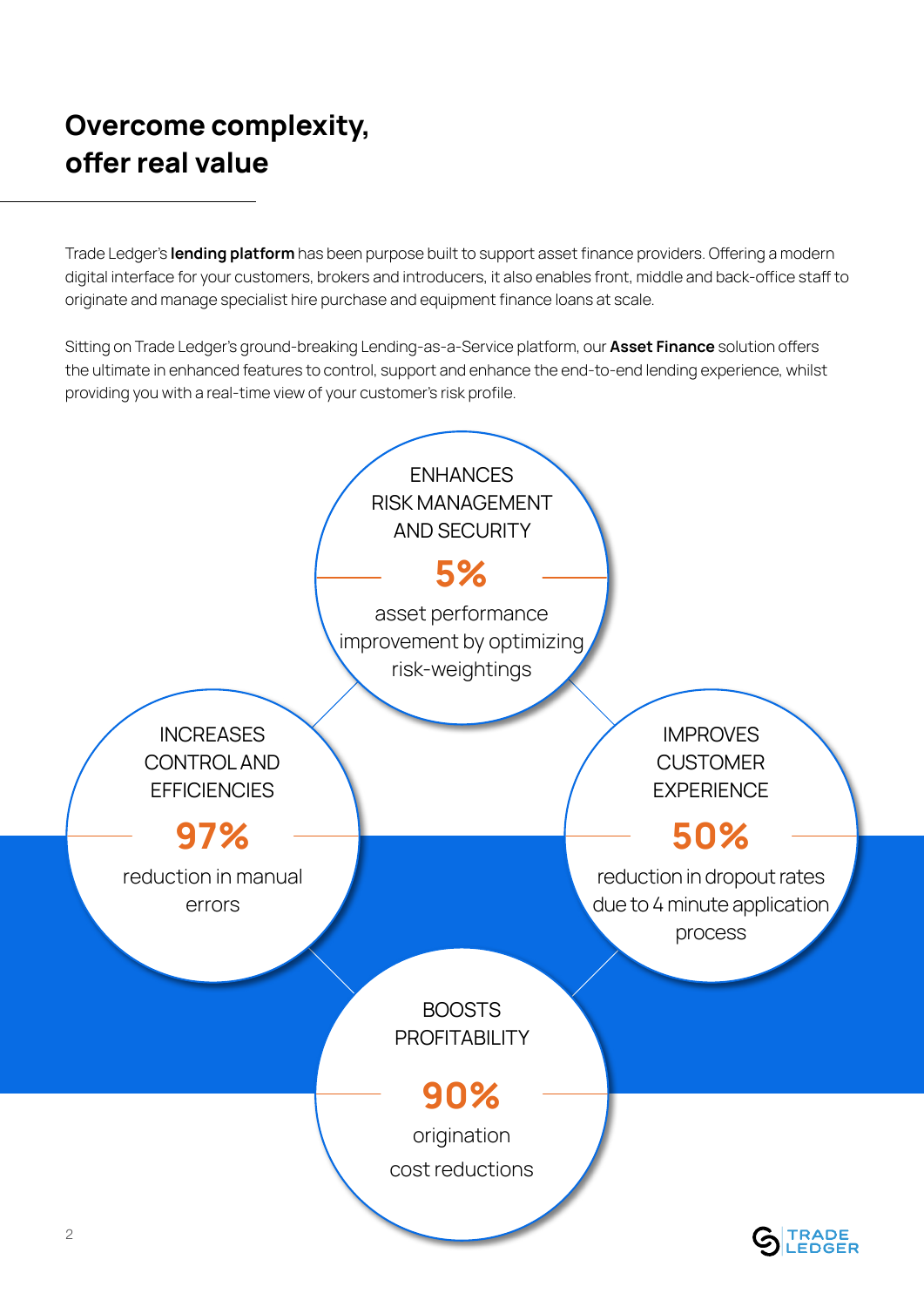### **Attract and retain customers, increase revenue**

Trade Ledger's **Asset Finance** solution provides a superior level of customer service. Your customers continually receive positive experiences at all stages of the credit lifecycle, developing a real affinity with your service and brand. As a result, Trade Ledger™ customers boost profitability at an exceptional rate, often realising over 200% improvement in cross-sell rates along with over 90% customer renewal rates.

### **FEATURES**

### **Enhance your customer experience**

#### **MULTI-PRODUCT APPLICATION SUPPORT:**

Access digital self-service application journeys to support multiple product applications, including hire purchase and equipment finance, along with sets of terms, in a single process

### **DIGITAL DATA SHARING:**

Customers can share financial information instantly from their accounting packages, meaning they don't waste time preparing reports

### **REAL-TIME APPLICATION TRACKING:**

Lenders and customers can get real-time updates on the status of their application and review historical applications

### **DATA SHARING CONTROL:**

Put your customers in full control of their data. Customers are empowered to only share the most relevant and meaningful data

#### **EASILY SHARED FINANCIAL DATA:**

Share accounts receivable, accounts payable, buyers and suppliers data directly from your accounting systems or through data import tool

### **SIGN WITH ELECTRONIC SIGNATURE:**

Electronically share and sign documents. Lenders can request signatures, check status, send reminders, and view audit trails within platform

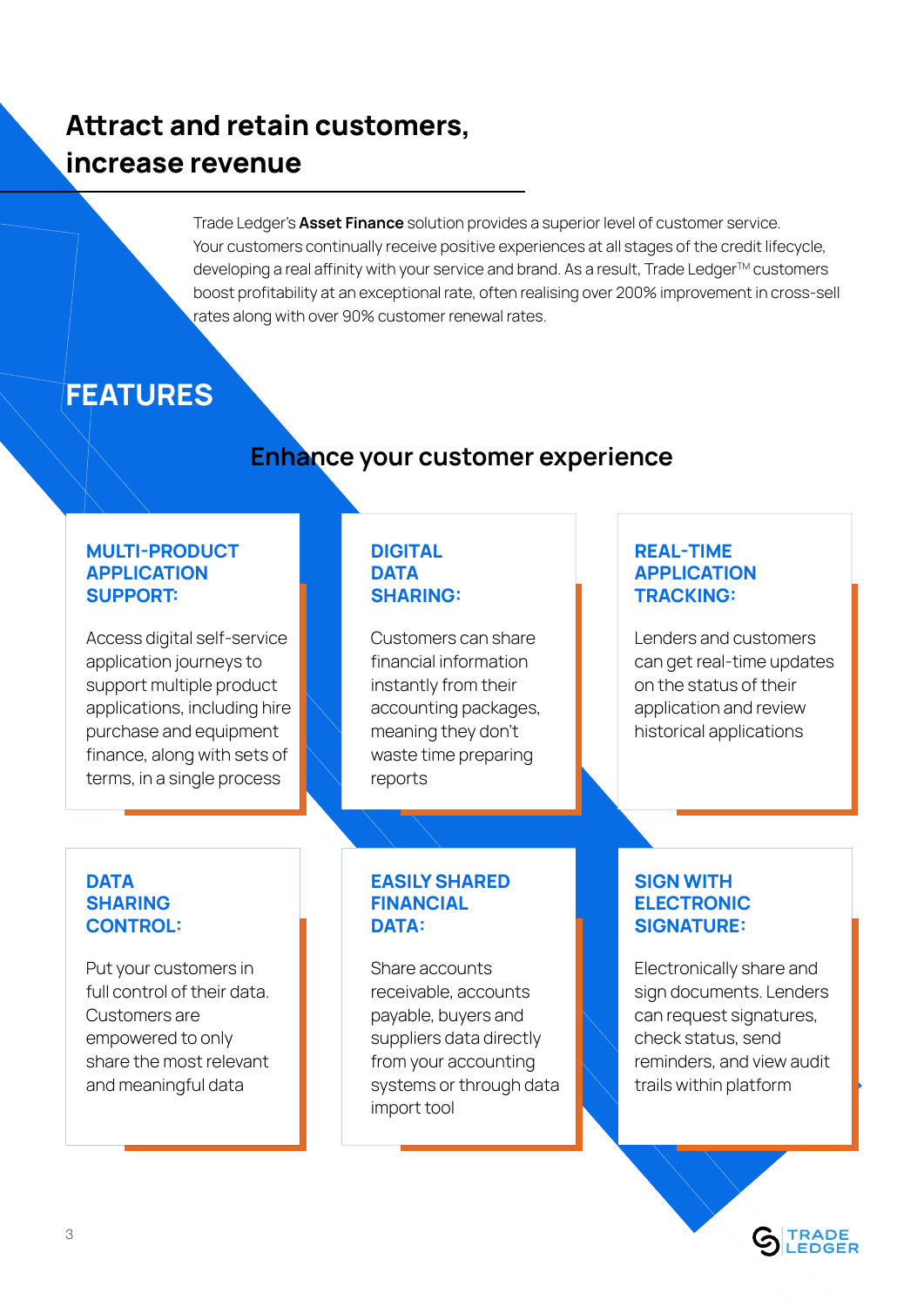### **Give instant advice, originate in minutes, offer the ultimate service**

Trade Ledger's **Asset Finance** solution enables introducers, relationship managers and brokers\* to offer a superior customer service from the very first interaction. The **Asset Finance** solution offers end-to-end digital origination and approval, significantly reducing the processing time enabling your customers to apply for asset finance within minutes. \*via brokers point of sale portal

## **FEATURES**

### **Streamline your lending operation**

### **CRM INTEGRATION:**

Increase sales and enhance customer service by synchronising contact, address and application status information with your CRM system

#### **SERVICEABILITY CALCULATOR:**

Assess a borrower's ability to meet repayments on a loan based on facility size, borrower's income, expenses, and other commitments

### **DOCUMENT MANAGEMENT:**

Easily access all relevant documents and associated data instantly within a single intuitive origination workflow

### **PRICING CALCULATOR:**

Calculate loan terms and application fees to ensure complete transparency at all times

### **CONNECT ALL SUPPLIERS:**

Assign suppliers to assets, monitor and constantly update this relationship as necessary

### **POWERFUL ANALYTICS:**

Reconstruct, validate and assess up-to-date P&L, balance sheet and aged-reports directly from your customers' accounting systems

### **ASSET FINANCE TEMPLATES:**

Monitor vehicles, equipment and other assets through pre-configured templates

#### **COLLATERAL AND GUARANTIES MANAGEMENT:**

Oversee and manage collateral linked and guaranteed to assets as security

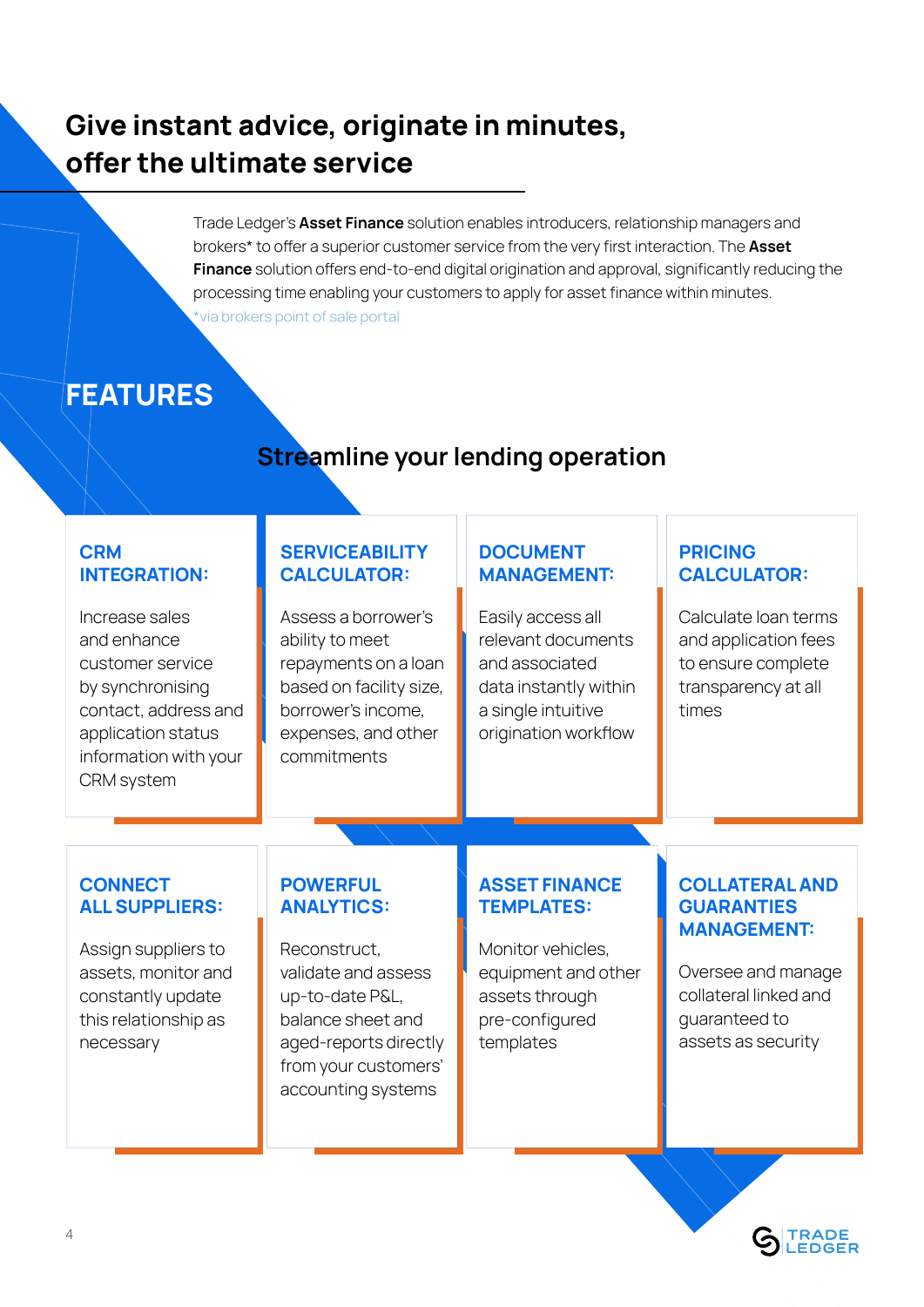### **Gain a complete picture, understand customers real risks**

Trade Ledger's **Asset Finance** solution allows underwriters and risk managers to finally gain a true picture of their customers. Uniquely assessing structured and semi-structured data in real-time, the system translates this into actionable intelligence for complex credit, risk and fraud assessments, helping you to constantly improve credit decisions and lend against a wider range of tangible and intangible assets. Enabling truly data-driven lending, our customers have seen a reduction of up to 10% in NPLs (non-performing loans) with an ability to run continuous portfolio based risk assessments.

### **FEATURES**

### **Enhance risk management and security**

#### **ONGOING CUSTOMER ASSESSMENT:**

Conduct regular company and application-related assessments and capture outcomes

#### **CREDIT BUREAU INTEGRATION:**

Source critical company information such as global ID, business name, address, telephone number and credit risk score from 3rd party data providers

### **LEGAL ENTITY STRUCTURE AND RELATIONSHIPS:**

Identify, record and monitor complex Legal entity relationships and ownership structure

#### **PORTFOLIO LIMIT MANAGEMENT AND MONITORING:**

Set up and monitor portfolio limits against facility, credit insurance, customer, buyer, supplier, industry and portfolio

### **RISK ENGINE (INC. ASSET VALUE CONSIDERATION):**

Quickly and objectively assess risk; reviewing asset value and other elements including seller quality dilution, buyer concentration, country risk and contract structure

### **UNUSUAL TRANSACTION MONITORING:**

Prevent potential fraud by identifying unusual transactions in real-time

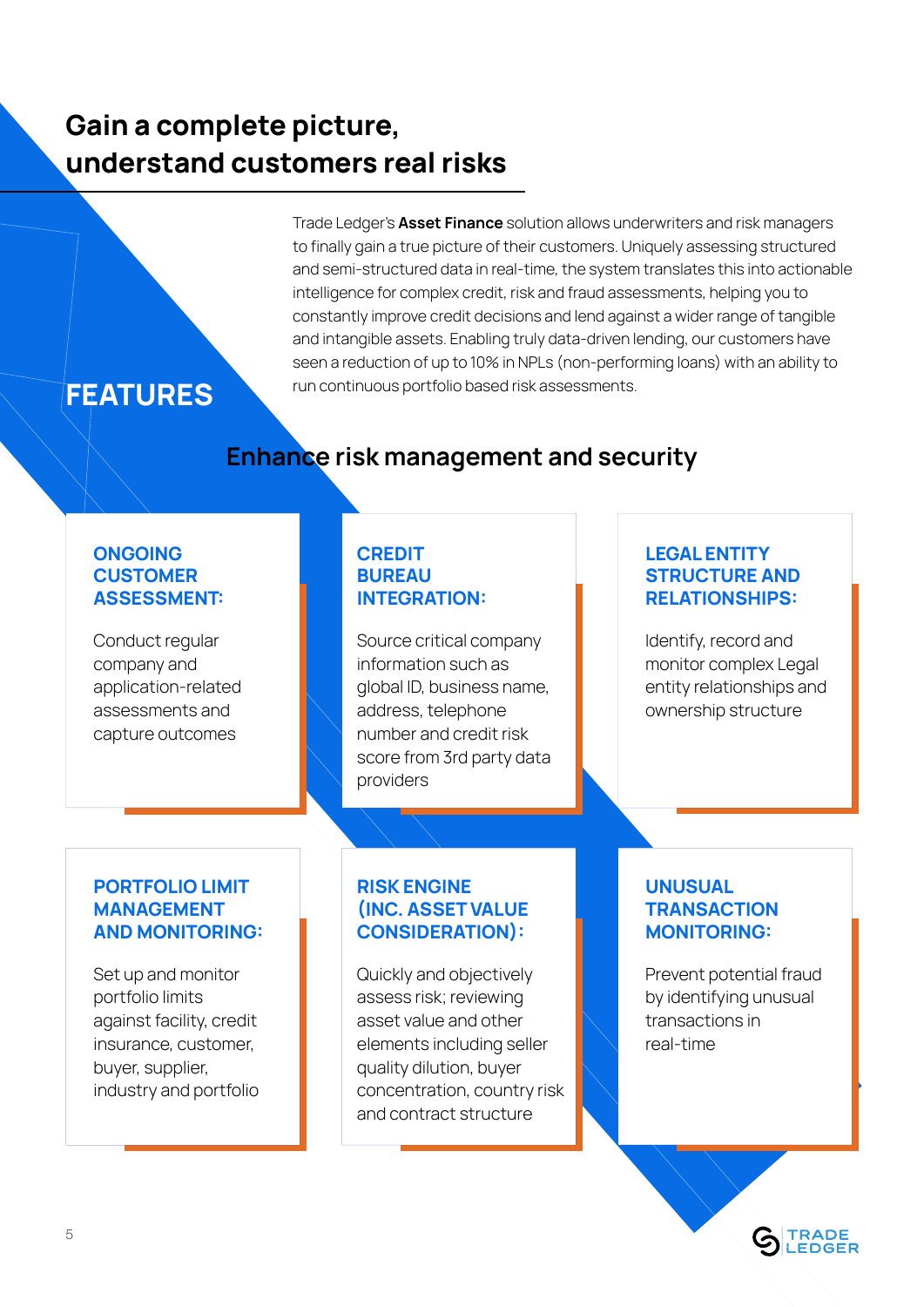### **Overcome tech restrictions, unlock capital flows**

Trade Ledger's **Asset Finance** solution isn't your usual hire purchase or equipment finance technology solution. Integrating seamlessly with your own platforms, it is the only native cloud platform supporting all types of mid-market lending products on a single instance globally. Utilising API-enabled technologies, our open banking architecture was designed to either replace, enhance or interoperate with your existing legacy systems giving you more time to focus on your core business – lending.



Low risk changes (product launches, new business models etc.)

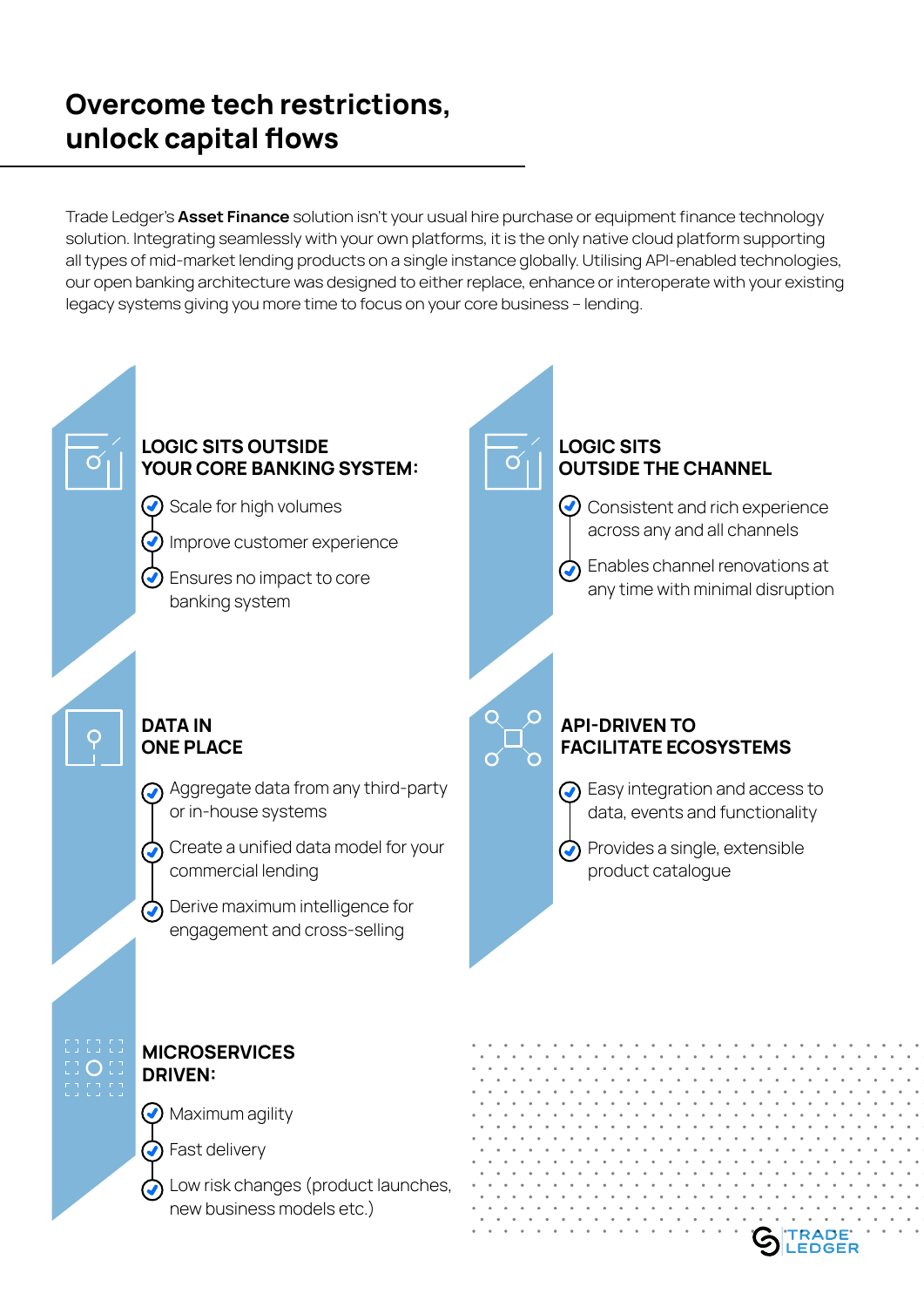### **Remove information asymmetries, drive Open Finance**

Trade Ledger's **Asset Finance** solution sits upon an interoperable Open Banking infrastructure. This supports differing country needs, as well as a configurable API connector with a data transformation and normalisation engine, to leverage the Open Finance-based ecosystem opportunity.

| World Bank Broker Portal                                   |                                                                                                          |                                                                |                                                              |                                             |
|------------------------------------------------------------|----------------------------------------------------------------------------------------------------------|----------------------------------------------------------------|--------------------------------------------------------------|---------------------------------------------|
|                                                            | <b>World Bank's Broker</b>                                                                               |                                                                |                                                              |                                             |
|                                                            | Portal.                                                                                                  | What you will need                                             |                                                              |                                             |
|                                                            | Easily create, track, and manage Asset Finance<br>applications in one central place. Build estimates for | . Your contact details and ABN<br>· Your brokerage details     |                                                              |                                             |
|                                                            | Asset Financing. Be notified about progress.                                                             | · Aggregator details                                           |                                                              |                                             |
|                                                            | Step1                                                                                                    | Not part of an aggregator?                                     |                                                              |                                             |
|                                                            | <b>Create Account</b>                                                                                    | • Your date of birth and address                               |                                                              |                                             |
|                                                            | Step 2                                                                                                   | · Driver Licence or passport                                   |                                                              |                                             |
|                                                            | Set up Brokerage                                                                                         | • A secondary document                                         |                                                              |                                             |
|                                                            |                                                                                                          |                                                                |                                                              |                                             |
|                                                            | Step 3                                                                                                   |                                                                |                                                              |                                             |
|                                                            | Accreditation                                                                                            |                                                                |                                                              |                                             |
|                                                            |                                                                                                          |                                                                |                                                              |                                             |
|                                                            |                                                                                                          | World Bank Broker Portal                                       | Deshboard (Applications)<br>Quick Quote                      | Trade Ledger p<br>$\boldsymbol{\mathsf{x}}$ |
| Quick Quote                                                | $\boldsymbol{\mathsf{x}}$                                                                                | Y Your Brokerage is set up. Our service team is reviewing your |                                                              | ss days.                                    |
|                                                            |                                                                                                          |                                                                | Asset cost<br>Deposit<br>A\$ 245,000.00<br>(3) A\$ 15,000.00 | $^{\circ}$                                  |
| Deposit<br>Asset cost<br>A\$ 245,000.00<br>E A\$ 15,000.00 | $^{\circ}$                                                                                               | Applications <b>No. 00000000</b>                               | Fees<br>Term                                                 |                                             |
|                                                            |                                                                                                          |                                                                | 12 months<br>A\$ 1,500.00<br>$\sim$                          |                                             |
| Fees<br>Term                                               |                                                                                                          |                                                                | Balloon<br>Interest rate                                     |                                             |
| A\$ 1,500.00<br>12 months<br>$\checkmark$                  |                                                                                                          |                                                                | A\$ 0.00<br>10.00<br>$\boldsymbol{\kappa}$                   |                                             |
| Interest rate<br>Balloon                                   |                                                                                                          |                                                                | hstalments in<br>Brokerage rate<br>% Advance<br>0.00         |                                             |
| A\$ 0.00<br>10.00                                          | $\boldsymbol{\kappa}$                                                                                    |                                                                |                                                              |                                             |
| hstalments in<br>Brokerage rate                            |                                                                                                          |                                                                | Total amount financed<br>\$231,500.00                        |                                             |
| 0.00<br>% Advance                                          | $\mathcal{A}$                                                                                            |                                                                | 0.00%<br>Balloon percentage                                  |                                             |
|                                                            |                                                                                                          |                                                                | \$0.00<br>Brokerage<br>10,00%<br>Customer rate               |                                             |
| Total amount financed                                      | \$231,500.00                                                                                             |                                                                | \$20,184.33<br>Instalment cost per month                     |                                             |
|                                                            | 0.00%                                                                                                    |                                                                | Clear                                                        |                                             |
| Balloon percentage                                         | \$0.00                                                                                                   |                                                                |                                                              |                                             |
|                                                            |                                                                                                          |                                                                |                                                              |                                             |
| Brokerage<br>Customer rate                                 | 10.00%                                                                                                   |                                                                |                                                              |                                             |
| Instalment cost per month                                  | \$20,184.33                                                                                              |                                                                |                                                              |                                             |



#### **API-FIRST**

Easy access to better data sources, no integration



### **CLOUD-BASED**

Infinitely scalable to manage rising volumes globally



### **ROBOTIC PROCESS AUTOMATION**

Faster decisioning, origination and onboarding

### **ARTIFICIAL INTELLIGENCE**

Constantly improving analytics